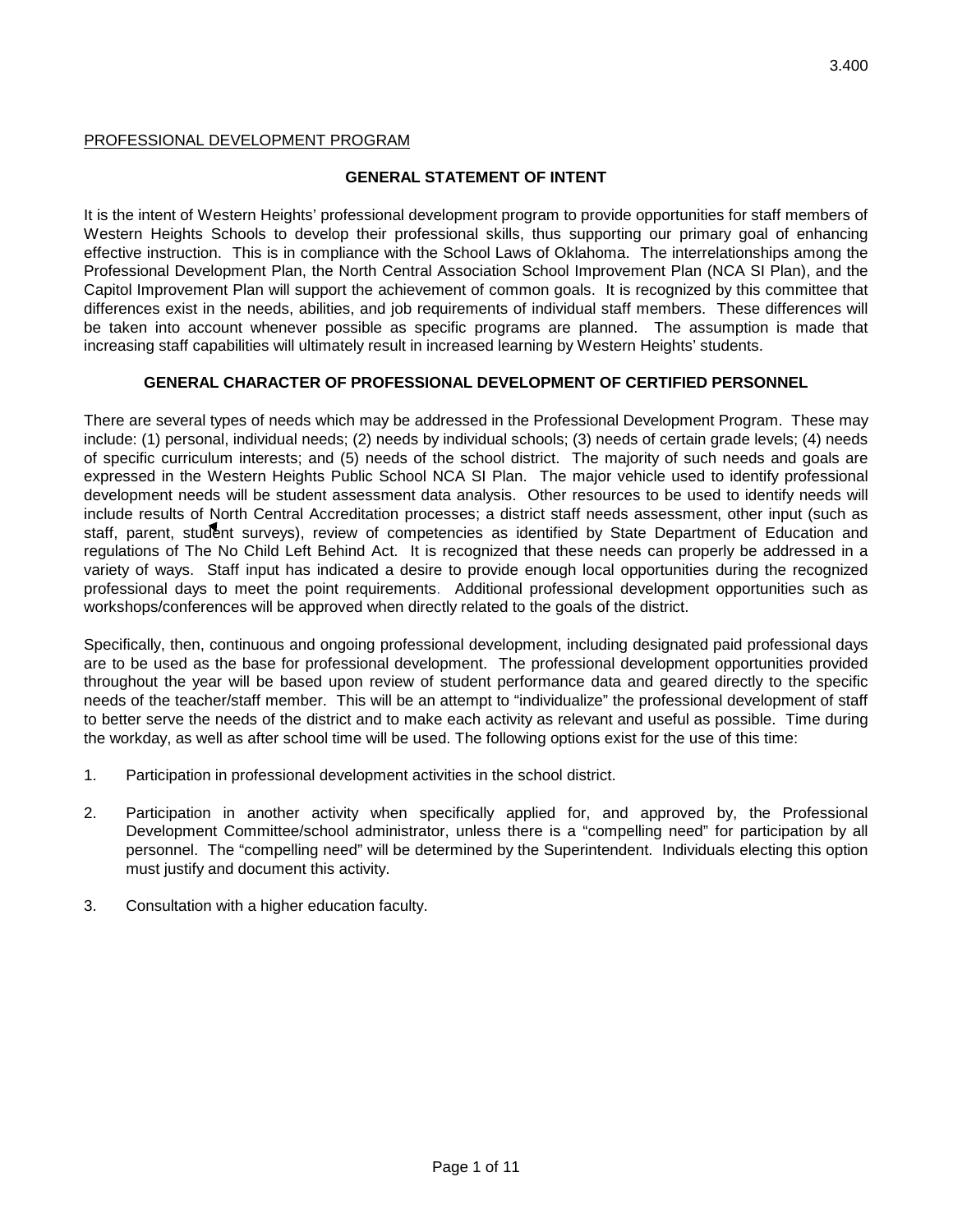## **Western Heights Professional Development Technology Education Plan**

Knowing that Technology Education is vital for our students, Western Heights School District has implemented a plan that will integrate technology training into the Professional Development curriculum. Technology is an essential part of the educational process and the implementation of technology is crucial to the educational success of our students. The goals of the training are to:

- Establish a comfortable level of acceptance of technology
- Facilitated the implementation of technology into the classroom
- Establish a support system for teachers using technology
- Provide trainings to meet the National educational technology standards for teachers (ISTE NETS Standards)

To this end, our technology department along with the professional development committee has set up a team of District Trainers. This team consists of VISION technologists. The following tasks were required of the trainers:

- Develop curriculum to train the site trainers
- Develop curriculum for the site trainers to use for training their colleagues
- Update curriculum as necessary and make it available to the site trainers
- Provide professional development technology training to all teachers throughout the summer

In addition to the core group of District Trainers, there are Site Trainers. Four teachers from each elementary site and 7-8 teachers from each secondary site comprise the group. They are comfortable with technology and are required to do the following tasks:

- They train teachers in their building on new product versions (example: all the version changes of MCS)
- They incorporate new technology into their classrooms
- They train their colleagues in new technology
- They serve as a link between their site and the district trainers
- They help district trainers adapt trainings and make adjustments when necessary

In using this model for professional development, the individual teacher in the classroom has a ready answer from a site trainer on any point of technological difficulty. The classroom teacher is also empowered through education in technology to try new techniques that would not have been available if that channel of communication had not been open to him or her. By supporting our teachers, we allow them to grow and discover exactly how good they can be.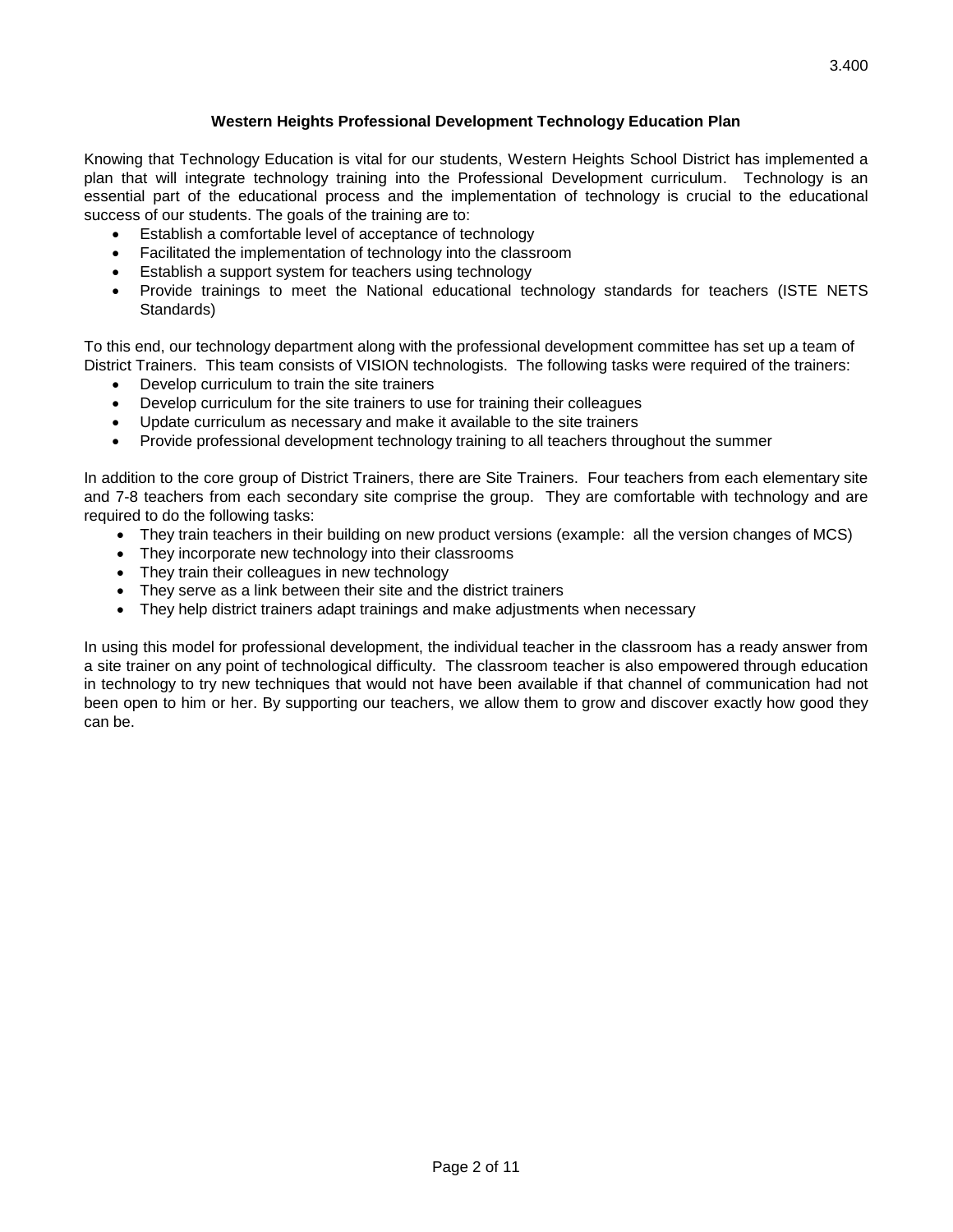#### **THE ROLE OF THE PROFESSIONAL DEVELOPMENT COMMITTEE**

It is the function of the Professional Development Committee to plan and coordinate the activities of local professional development as required in the School Laws of Oklahoma and as approved by the Western Heights Board of Education. These activities shall include the Teacher of the Year selection process, needs assessments, program planning, program implementation, and program evaluation. The Professional Development Committee may report periodically to the Board of Education. Each individual Professional Development Committee member is also responsible for reporting to the group from which he or she was selected.

#### **COMMITTEE MEMBERS**

Teacher members shall be selected by a designated administrator of the school district from a list of names submitted in the district. It is the preference in Western Heights to recognize two groups that comprise the professional development committee: one group being the North Central Chairs at each site and the other group being those in charge of the Teacher of the Year selection process. By utilizing both groups, each site participates in the selection process and then those members selected shall be subject to the approval of a majority vote of the teachers in the district. The committee shall include teachers, administrators and parents/guardians with a majority of the committee being teachers. The committee shall consult with a higher education faculty. At a minimum, once every four years the committee shall include at least one school counselor in its membership.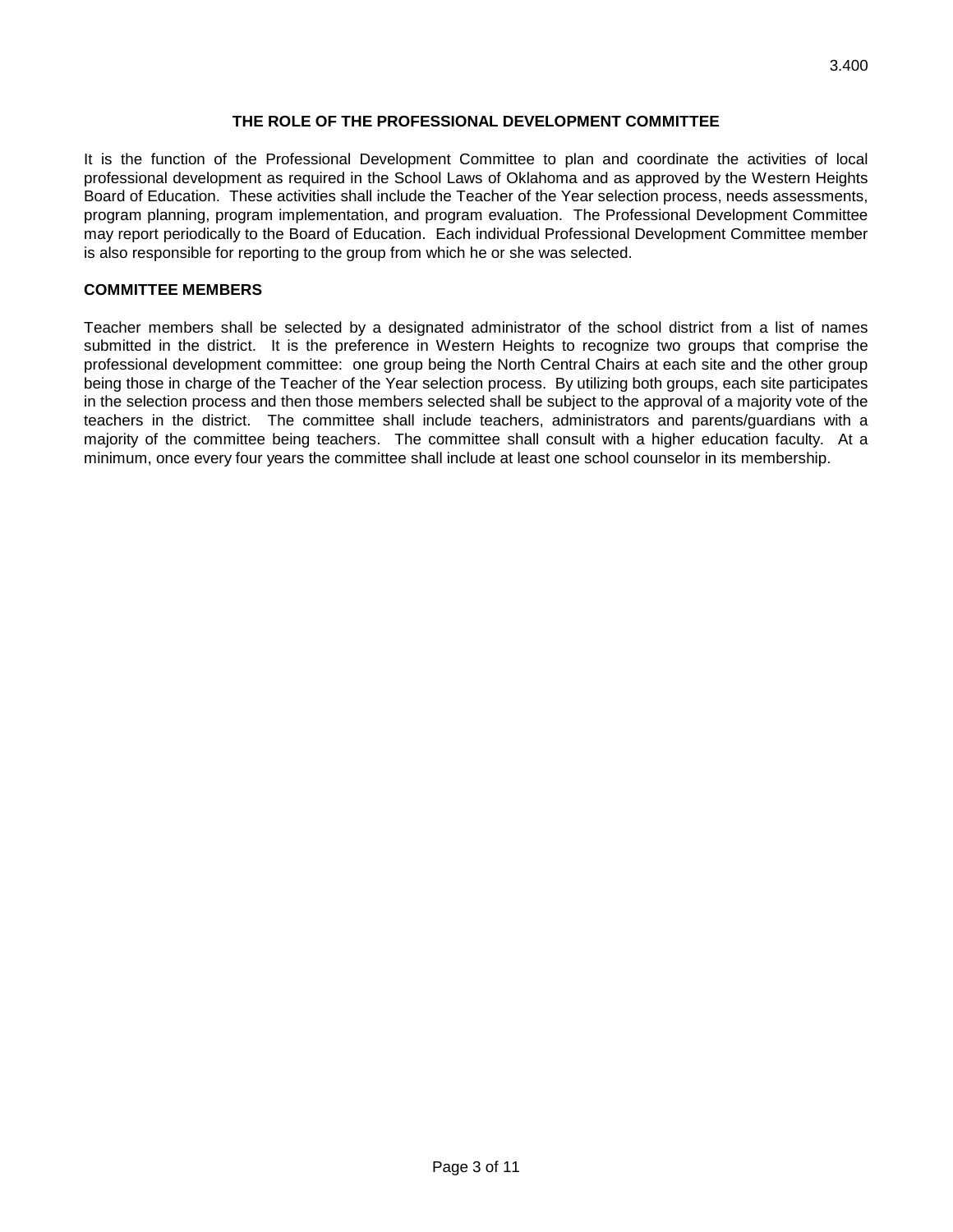The assessment of needs to be addressed through professional development consists of three phases:

- 1. Evaluation of the previous year's program
- 2. Assessment of needs that should be addressed over the next years

**I. ASSESSMENT OF PROFESSIONAL DEVELOPMENT NEEDS**

3. Setting of goals to meet those needs

#### **I. A. ANNUAL EVALUATION OF PROFESSIONAL DEVELOPMENT PROGRAM 2003-2009**

In order to evaluate accurately the professional development activities and program, three methods will be utilized.

At the conclusion of each locally-sponsored professional development activity, an evaluation form will be completed by each participant (see Attachment 1) which will be collected by the Professional Development Committee. Points will be given based on staff attendance and sign-in sheets via the building committee member and principal.

On a yearly basis, individual schools, as well as the district, will use school and student data in order to self-assess and organize data to determine need. Processes will be associated with the North Central process and will be used to continually evaluate progress.

Evaluation of individual activities will be done by use of Attachment 2.

In April, each administrator and teacher in the district will be asked to complete an overall program evaluation form.

This process of evaluation will yield a list of needs to be addressed. Ideally, site and district goals will be formulated each year.

#### **I. B. NEEDS ASSESSMENT**

The Needs Assessment process will include the following activities in addition to the evaluation of the previous years program: teacher interaction sessions, survey of all staff, review of North Central Reports, examination of achievement test data, committee recommendations, individual conferences, and recommendations received through the development of the NCA SI Plan and review of competencies as identified by the State Department of Education. Input from these sources is compiled and needs emerge.

The District Needs Assessment process will center around the goals associated with NCLB and state laws, and the professional development plan will assist the district in meeting each of the goals:

- All Students will perform well in reading and math by 2014
- LEP students will perform well compared to peers
- Students will be taught by highly qualified teachers by 2005-2006
- Learning environments will be safe, drug-free and conducive to learning
- All students will graduate high school by 2017
- Increasing the academic performance index scores for the district and each school site
- Closing achievement gaps among student subgroups
- Increasing student achievement as demonstrated on state-mandated tests and the ACT
- Increasing high school graduation rates
- Decreasing college remediation rates.

Professional development will be in accordance with all present and future state mandated training sessions.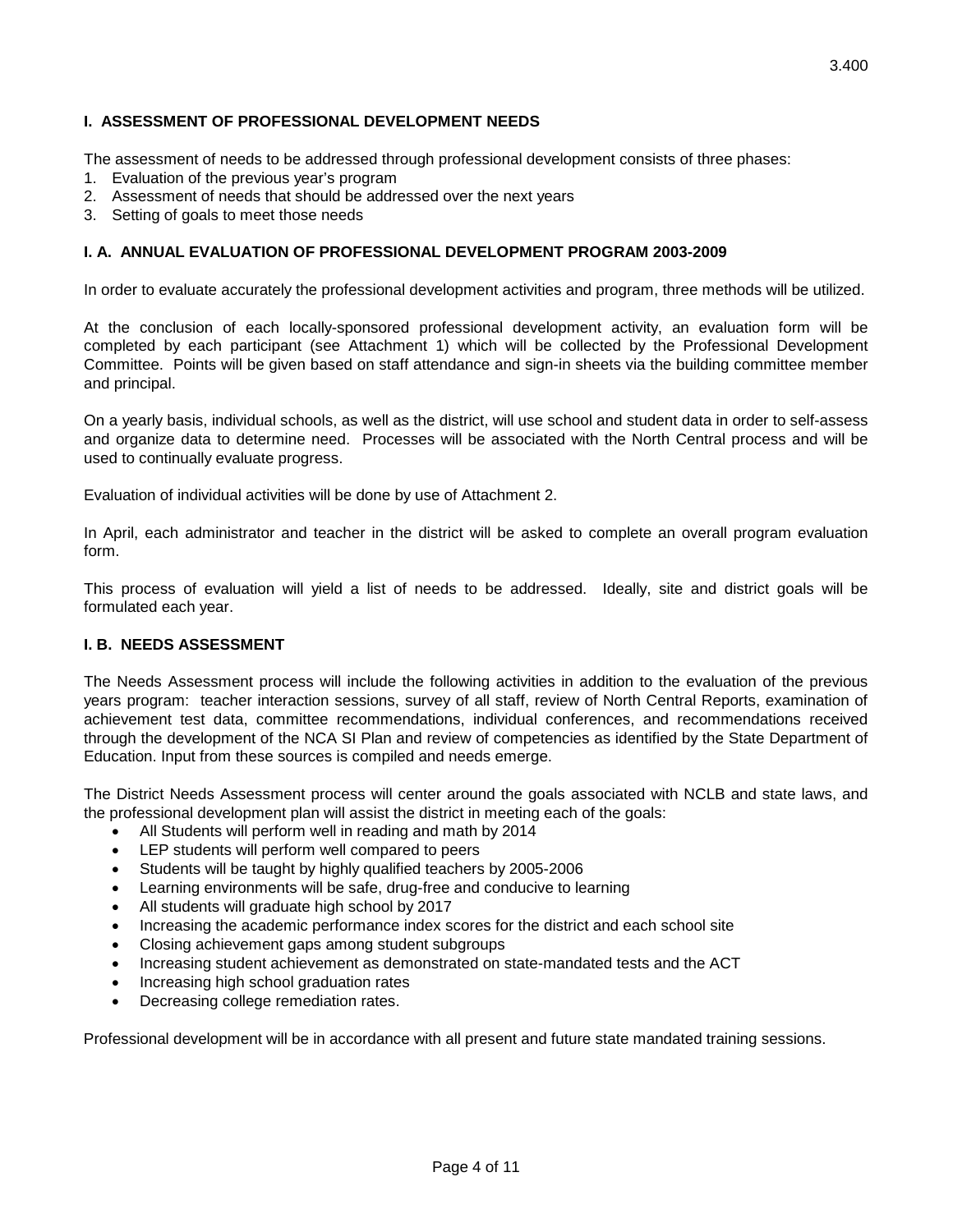# **I. C. GOALS**

The similarities and repetition between program evaluation needs and continuous needs assessment data are obvious. Training activities for 2003-2009 will be planned to address each of these goals each year.

#### **Vision**

The vision of the Western Heights Public School District would include a well-defined curriculum, taught by a core of competent, caring teachers with a high degree of active involvement by students, staff, parents and community. The educational program will create free decision makers capable of shaping their own futures. The school will be a place where students can and want to learn. The district will increase the quality and quantity of educational offerings to all students through excellent employees who will be kept up to date by continuous professional development activities. Citizen support will be maintained at a high level because our students will demonstrate a very high level of achievement. Additionally, facilities will be of high quality, well maintained, and equipped with the state of the art educational equipment.

When allocations from the state allow, the professional development committee will allocate funds to school sites for site level professional development activities. The principal from each site will work with the professional development representative to decide on activities which will enhance the staff's ability to meet the needs of their students as identified in their NCA SI Plan. The principal and professional development representative will request funds through the proper purchase order procedure where they will identify their specific NCA SI Plan objectives.

## **Mission**

#### Educating Every Student for Success

## **Philosophy**

All students must learn and succeed if we are to improve our democratic society. All students can be successful if they choose to do so. We will provide conditions by which the students can learn and succeed and will dismantle any barriers that stand in their way.

To do this, we the staff, students, administration, school board, and parents will embrace a view of education that is driven by proficiencies. It is driven by success in meeting objectives and is not dependent on prior experiences nor socioeconomic status.

We recognize we are stronger when we work together to prepare our students to improve the quality of their lives. We assert that quality instructional leadership in the essential elements of teaching and learning will result in effective teaching, curriculum alignment, and student mastery of curriculum content. We believe three basic premises: (1) that our school and parents can control the conditions necessary for student success, (2) that success breeds success and (3) that all students can learn and succeed. We support these premises with the practices of: providing clarity of focus for students on proficiencies of significance, providing students expanded learning opportunities, and providing a learning environment where expectations are set and maintained at high levels.

#### **II. PLANNED INSERVICE ACTIVITIES**

Specific in-service activities planned to meet identified needs and training objectives will be proposed. Programs shall emphasize development of competencies in core areas. The program shall also include (as required by state statutes) components on classroom management/discipline; outreach to parents; racial and ethnic education; special education; and recognition and reporting of child abuse and neglect.

## **III. ALTERNATIVE ACTIVITIES (OUTSIDE POINTS)**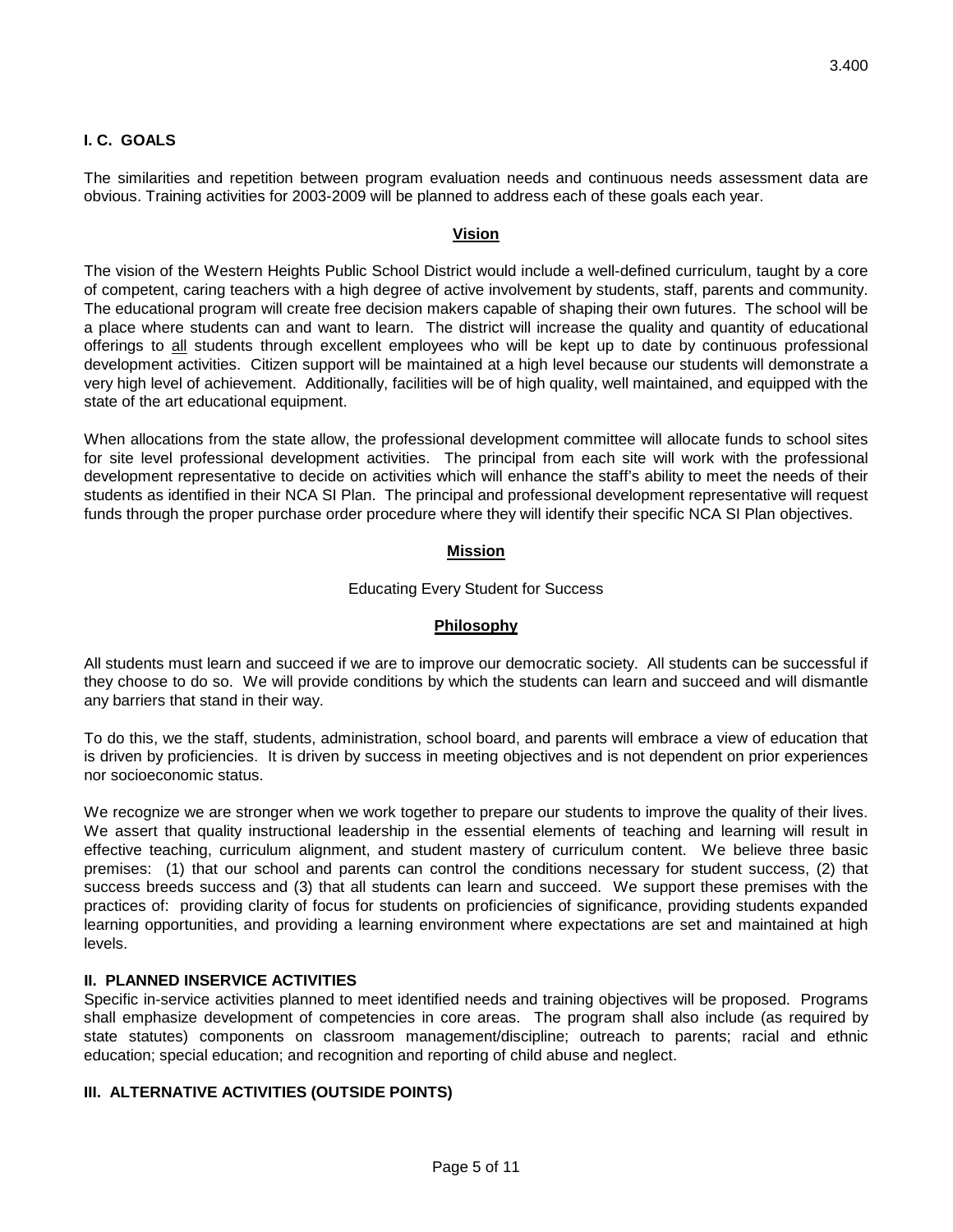Faculty may participate in the following alternative activities to meet the local district's identified needs. Points to be given are also stipulated. These alternative activities must be adequately justified and documented. To receive professional development points, state regulations require that alternative activities shall show clear relationship to the identified needs and shall have direct application to increasing staff performance in a work assignment.

All decisions regarding points to be given will be made by the Professional Development Committee. College and university courses will receive 15 points per credit hour as state mandated, providing these courses relate to: (1) the teaching area of the Staff member, (2) an identified need determined by the Professional Development Needs Assessment, (3) teacher or administrator certification, or (4) professional development.

## Activity

- 1. Workshops/Seminars/Clinics, 1 point per hour of attendance
- 2. College Class for Credit (See restrictions noted above.) 15 per credit hour
- 3. Visitations -- 1 point per hour; 3 points maximum per visit (In district or out of district)
- 4. Serving on North Central Visitation Team (out of district evaluation) 1 point per hour.
- 5. Attending two-day OEA/CCOSA/ASBO Conventions (Minimum of 4 hours of documented attendance)
- 6. Viewing/reading and written evaluation of media materials located in the professional collection at the administration building's District Conference Library. (You may earn 1 point per selection. These materials may be used for a maximum of 2 points.
- 7. In-district committees formed to help meet the needs of the school through planning and improving instruction. 1 point per hour.
- 8. Presentation of workshops/seminars/clinic to in-district employees, 2 points per hour of presentation.

## **IV. THE POINT SYSTEM**

In compliance with the School Laws of Oklahoma, each certified and licensed teacher and administrator shall accrue a minimum of 75 points within a five-year period. A minimum of 5 local points must be earned each year by each certified member of the staff, whether full-time or part-time. The other 50 points required by law within each certified staff member's five-year professional development cycle shall be earned on an unscheduled basis. A professional development year is based upon the fiscal year, July 1 - June 30. By June 30, annual points must be earned; certification of those points must be turned in to the Professional Development Committee within four (4) months of completion of the activity, and any claims for approved reimbursements to staff members must be turned in to the Administrative Liaison to the committee.

## **IV. A. LOCAL POINTS**

All points may be earned from this section. A minimum of 5 points must be earned in this section each year.

The following are to be considered activities for local points;

1. Professional Development Day activities (a minimum of, or at least, two days per year,)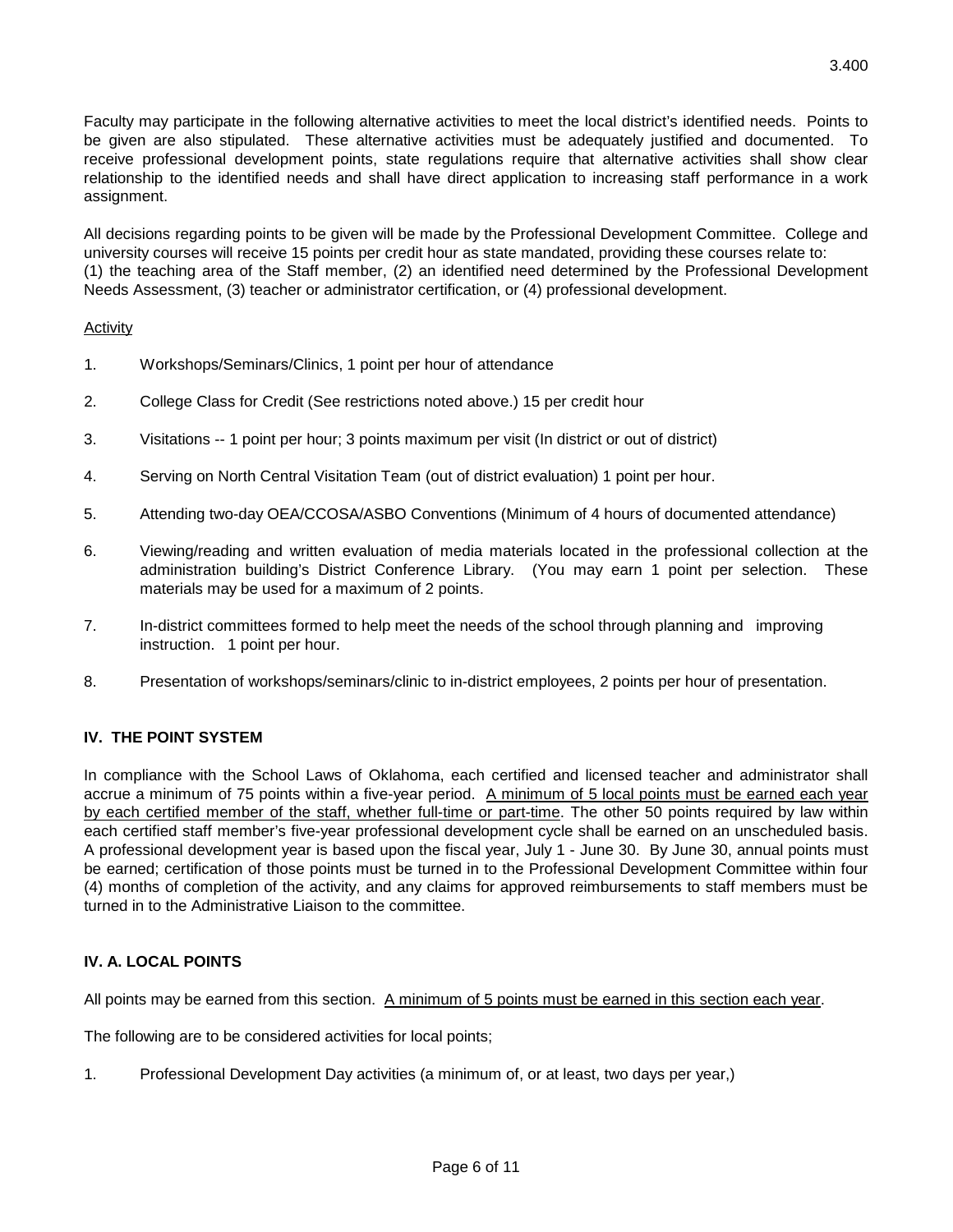- 2. Workshops or presentations provided at the building level with approval of the building administrator and the Professional Development Committee.
- 3. Other activities as approved by the Professional Development Committee throughout the year.

## **IV. B. ACTIVITIES NOT ELIGIBLE FOR PROFESSIONAL DEVELOPMENT POINTS**

Points will not be awarded for the following activities:

- 1. Serving on any internal school district committees during the negotiated workday which includes a stipend.
- 2. Activities concerning negotiations by any school employee (including training).
- 3. Parent/Teacher conferences.
- 4. Serving as a consulting teacher.
- 5. General staff meeting at the building level.
- 6. Repeated presentations of workshops, clinics, and seminars in the same school year.
- 7. Class or club sponsorships.
- 8. Paid employment in field of expertise.
- 9. Any routine, job-related assignment.

## **IV C. CLARIFICATIONS**

- 1. Points gained after June 30 shall be counted on the following school year. Application for credit for points must be made within four months of completion of the activity.
- 2. A "point" is approximately equal to one clock hour (exclusive of lunch).
- 3. Because needs, other than personal, have been identified and because we desire to have total professional development rather than only personal professional development, there will be restrictions on the type of activities for which points may be earned. (It will be the responsibility of the individual applying for outside points to justify the activity to the Professional Development Committee via the site principal)
- 4. In order for college courses to be counted for professional development points, the Staff member must provide official notification from the college or university that the course has been completed. This official notification shall be in the form of an official transcript, official grade report, or other official college record.

## **IV D. INDIVIDUAL RESPONSIBILITY**

1. The School Laws of Oklahoma state, "Any licensed and certified teacher in this state shall be required by the local school board to meet the professional development requirements established by said local school board, or established through the negotiation process. Failure of any teacher to meet local school board professional development requirements may be ground for nonrenewal of such teacher's contract by the local school board. Such failure may also be grounds for nonconsideration of salary increments affecting said teacher." At the end of each year, if a teacher, whether full-time or part-time, has not met the required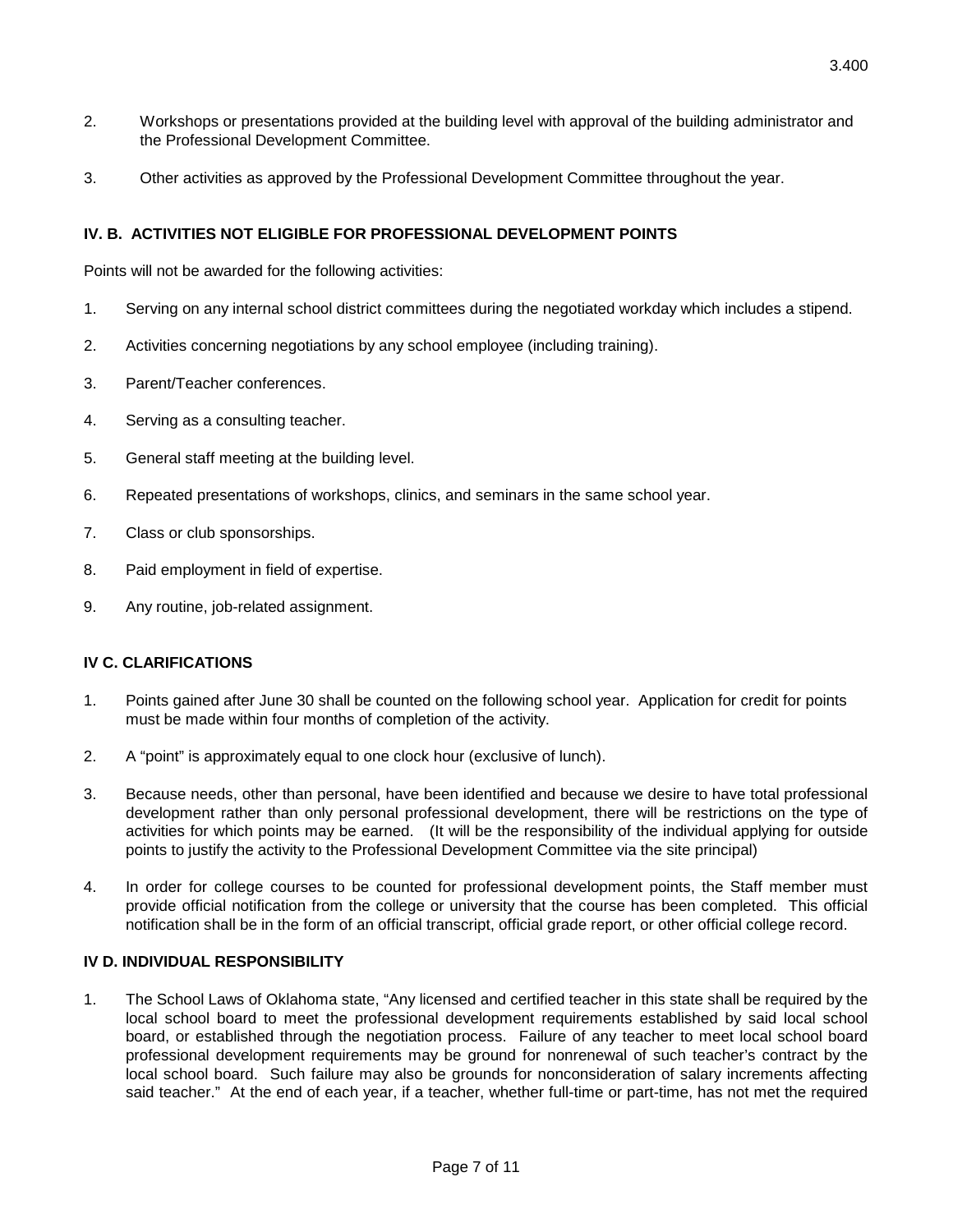5 local points per year and/or the state-mandated 75 points per five-year period, the Professional Development Committee will notify the school board of this fact.

- 2. It shall be the responsibility of each staff member to participate in professional development and to certify his or her completion of "points" (on a form provided by the Professional Development Committee), with all points documented and justified. The form shall be submitted when requested by the Professional Development Committee.
- 3. Even though points are earned outside the locally-provided professional development activities, each person must account for his or her time and get prior approval from his/her immediate supervisors if he/she will not be in attendance at the local professional development meetings. It will have to be approved as professional leave.
- 4. Teachers and administrators are encouraged to recommend programs of interest to the Professional Development Committee and suggest alternative ways to meet local points. These may include evening or weekend activities.
- 5. Upon completion of district professional development in-service, a list of certified/licensed personnel who were not in attendance shall be compiled by the Director of Professional Development.

Any individual not attending will be responsible for documentation per Individual Activity Request (see Attachment 2) or copy of approved professional leave with documentation of workshop attendance in order to make up points missed locally.

If documentation cannot be provided by those individuals, their names will be submitted in writing to the superintendent for presentation before the Board of Education at the following board meeting. In accordance with School Laws of Oklahoma, failure of any teacher to meet local school board professional development requirements may be grounds for non-renewal of such teacher's contract by the local school board. Such failure may also be grounds for nonconsideration of salary increments affecting said teacher.

## **IV. E. APPEALS**

Any staff member's request for professional development points not approved may be resubmitted with additional justification or explanation. This is to be done at the next meeting of the Professional Development Committee.

#### **IV. F. NEW PERSONNEL**

- 1. Licensed/certified personnel new to the system shall be responsible for documentation of any points earned previously under different plans. These points shall be accepted and applied to their records. Years of participation in the 5-year cycle shall be retained. Personnel shall then conform to the Western Heights' plan after the date of their employment.
- 2. Any licensed/certified teacher or administrator employed by the Western Heights School System at any time after the beginning of the school year shall be required to accrue points at the following rates;
	- 3 professional development days remaining = 5 local points
	- 2 professional development days remaining = 4 local points
	- 1 professional development day remaining  $=$  3 local points

If no professional development days are held during the school year after the employment of a certified member of the Staff, only the state requirements must be met. They are as follows: "Any certified staff member employed less than 120 days must earn 2 professional development points in order to meet state law requirements;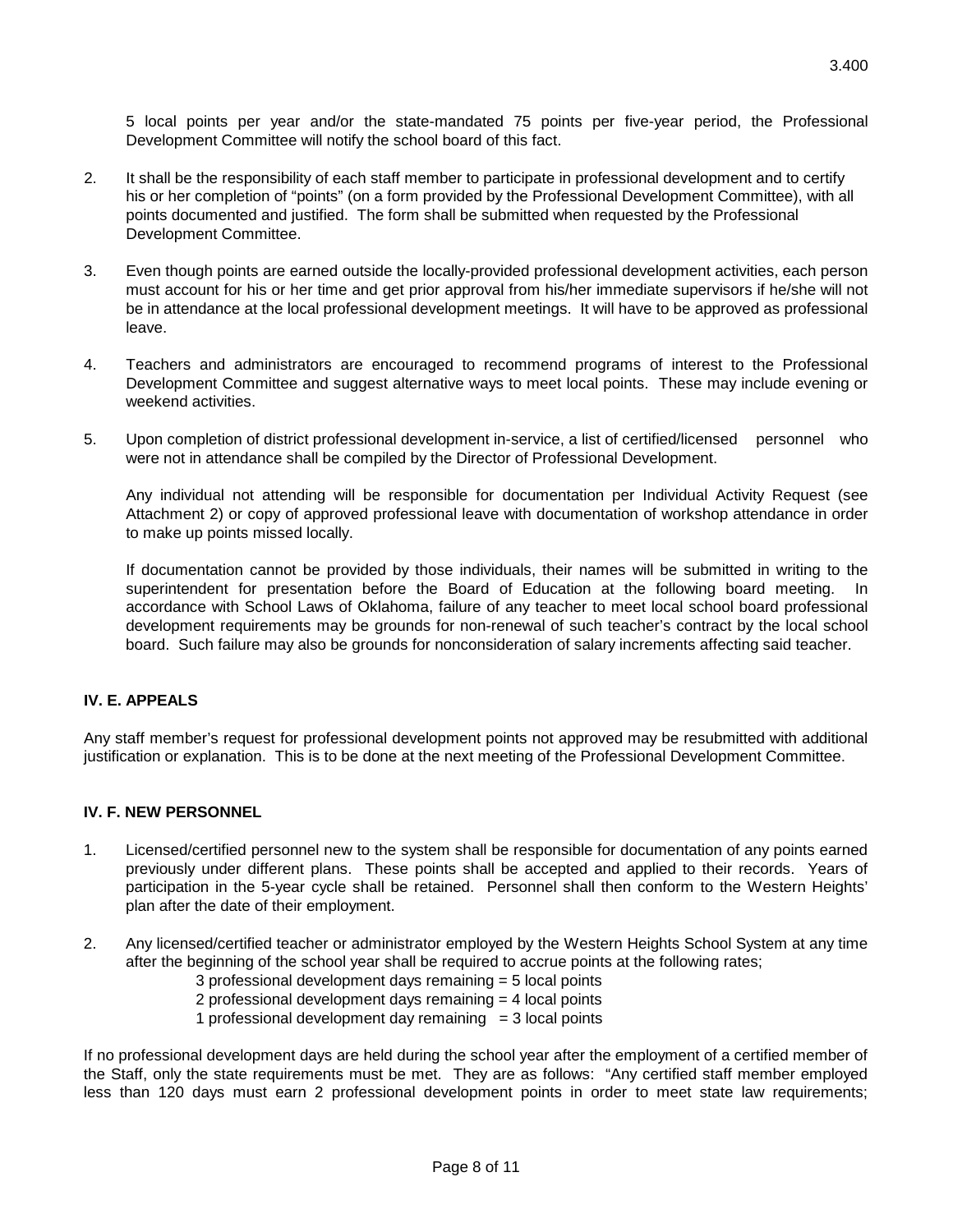however, that teacher shall begin the first of the 5-year professional development cycle the following year." (Those 2 points will be credited toward that first year of the cycle.).

# **V. NOTIFICATION OF POINT STATUS**

All certified and licensed staff shall be notified in writing no later than September 15 of each school year of their professional development point status and year of cycle. Deficiencies will be made known by March 15 of each school year. Individuals who are deficient (less than 5) at that time will be required to prepare and submit for approval a written plan of action for point acquisition at the next scheduled board meeting.

Revised: 05-04-92 Revised: 04-05-93 Revised: 05-03-93 Revised: 05-02-94 Revised: 04-03-95 Revised: 04-19-95 Revised: 03-10-97 Revised: 03-12-98 Revised: 05-08-00 Revised: 04-05-01 Revised: 04-07-03 Revised: 05-10-04 Revised: 11-14-05 Revised: 08-14-06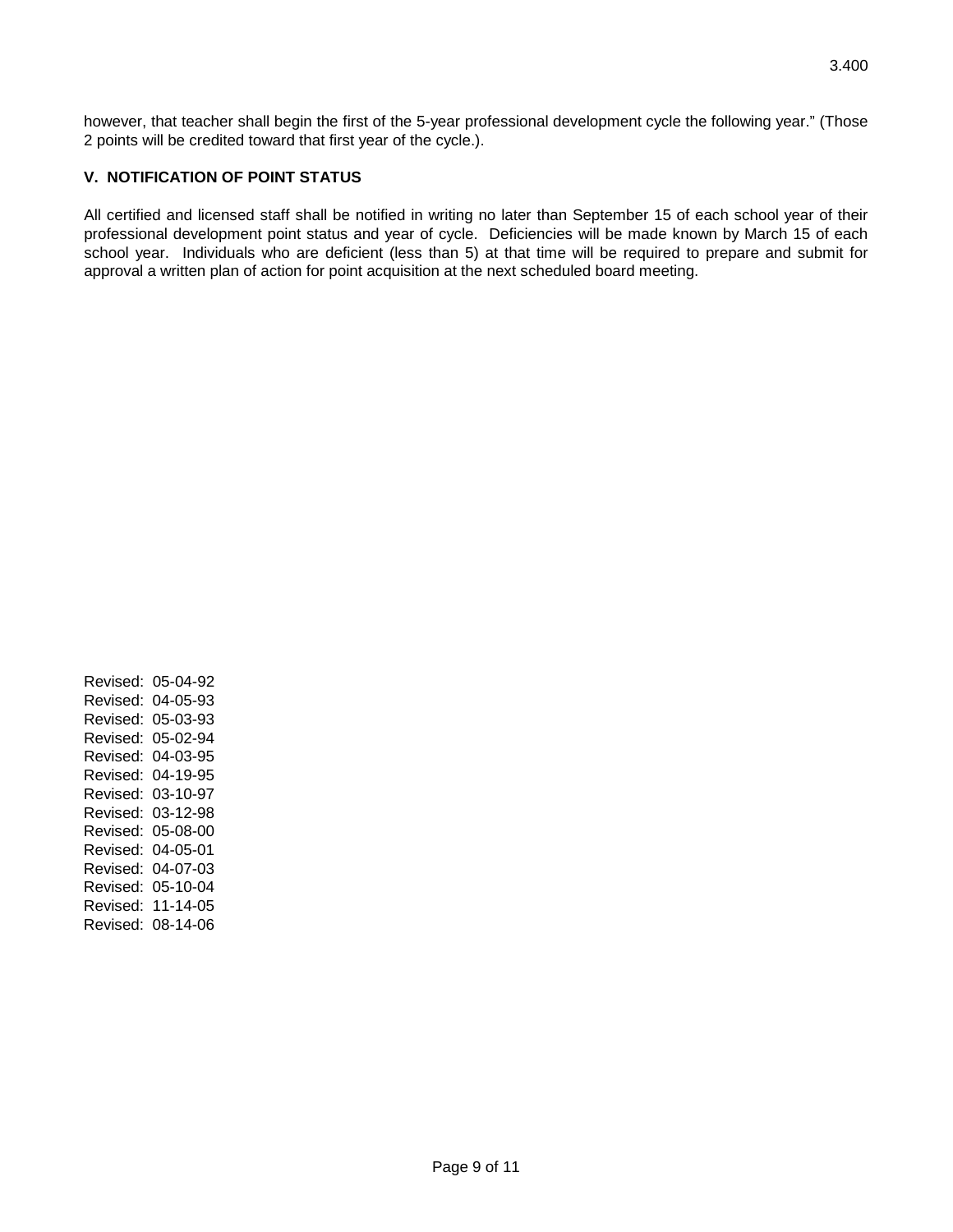#### **Attachment 1**

#### **Western Heights Professional Development Evaluation Form**

| <b>Elementary</b>                                                                                                                                | <b>Secondary</b> |  |
|--------------------------------------------------------------------------------------------------------------------------------------------------|------------------|--|
| Date<br><u> 1989 - Johann Stoff, Amerikaansk politiker († 1908)</u>                                                                              |                  |  |
| <b>Name of Activity</b><br><u> 1989 - Johann Stoff, deutscher Stoff, der Stoff, der Stoff, der Stoff, der Stoff, der Stoff, der Stoff, der S</u> |                  |  |
| <b>Place of Activity</b>                                                                                                                         |                  |  |

| <b>EVENT CRITERIA</b> | <b>EXCELLENT</b> | GOOD | <b>FAIR</b> | SUGGESTIONS FOR IMPROVEMENT |
|-----------------------|------------------|------|-------------|-----------------------------|
| Facilities            |                  |      |             |                             |
| Program Format        |                  |      |             |                             |
| Program Content       |                  |      |             |                             |
| Consultants           |                  |      |             |                             |

|  |  |  | I have learned or relearned: |  |
|--|--|--|------------------------------|--|
|--|--|--|------------------------------|--|

**I will use the following aspects of the presented content:** 

**Other comments and/or suggestions:**